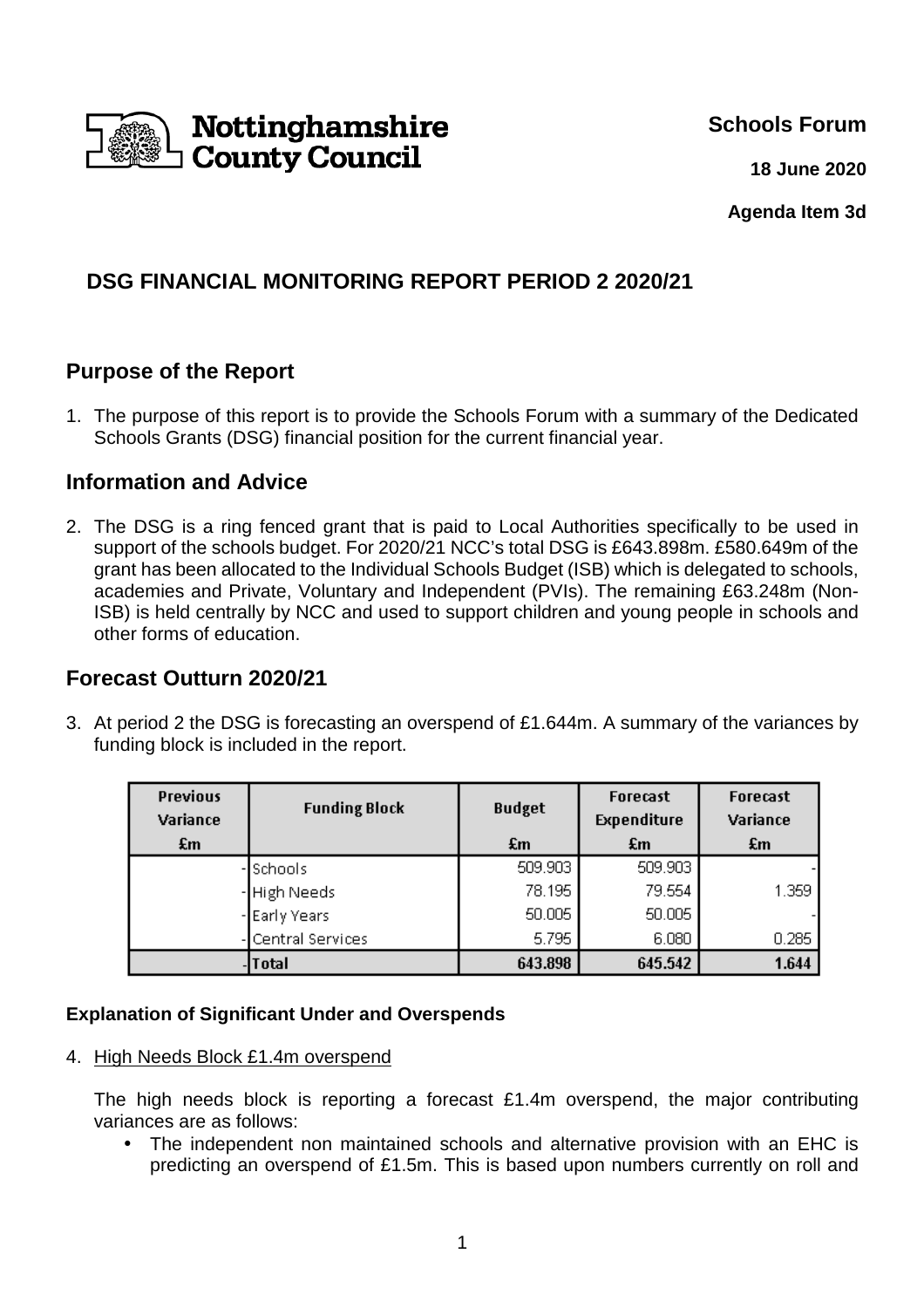projected growth. It also includes the possible continuation in Alternative Provision for a number of CYP, post 16, due to missed education during the Covid-19 pandemic.

• The overspend is offset by underspends in the inclusion services, due to vacant posts and the delay in setting up the Special School Hub which has been further exacerbated by the Covid-19 pandemic.

| <b>Service</b>                                                                  |        | Forecast<br><b>Expenditure</b><br>2020/21 | Variance<br>2020/21      |
|---------------------------------------------------------------------------------|--------|-------------------------------------------|--------------------------|
|                                                                                 | £000   | £000                                      | £000                     |
| Special School Budgets (Including Academy place funding paid directly by ESFA). | 26,629 | 26,629                                    |                          |
| Special School Equipment                                                        | 823    | 823                                       |                          |
| Special School Hub                                                              | 235    | 190                                       | (45)                     |
| Place Funding for AP, CCP and FE providers                                      | 1,190  | 1,190                                     |                          |
| Mainstream Enhanced Provision                                                   | 441    | 441                                       | $\overline{\phantom{a}}$ |
| Inclusion Services.                                                             | 3,546  | 3,466                                     | (80)                     |
| Devolved Partnership Funding                                                    | 4,979  | 4,979                                     |                          |
| Partnership Team                                                                | 731    | 731                                       |                          |
| SEN Home to School Transport                                                    | 1,764  | 1,764                                     |                          |
| Post 16 High Needs (outside of special schools and academies)                   | 5,100  | 5,100                                     |                          |
| Independent Non Maintained Schools and Alternative Provision (EHC Plan)         | 13,301 | 14,785                                    | 1,484                    |
| Independent Non Maintained Schools and Alternative Provision (Non EHC Plan)     | 1,183  | 1,183                                     |                          |
| Targetted HLN                                                                   | 6,104  | 6,104                                     | ٠                        |
| Additional family needs                                                         | 8,555  | 8,555                                     |                          |
| Family Network Funding                                                          |        | 1,306<br>1,306                            |                          |
| Health Related Education Team, Physical Disability unit and Residential         |        | 1,421                                     |                          |
| SEND Divisional Costs                                                           |        | 887                                       |                          |
| Import/Export Adjustment                                                        |        |                                           |                          |
| Total                                                                           | 78,195 | 79,554                                    | 1,359                    |

5. Central School Services Block £0.3m overspend

The Central School Services Block (CSSB) is currently underfunded due a larger reduction being made to the ESFA funding in 2020/21 than initially expected. For the current financial year this shortfall will be a challenge to contain within the overall CSSB and will result in an overspend. Further work will be undertaken by the local authority to consider how this and future reductions can be addressed in future years.

#### **Use of the Schools (Non-ISB) Reserve**

- 6. The accumulated Schools (Non-ISB) Reserve was £5.709m at the beginning of 2020/21.
- 7. Schools Forum have been asked to agree a carry forward of £0.686m of underspends from 2019/20 to support services in 2020/21.
- 8. Nottinghamshire's funding for the CSSB has been calculated incorrectly for 2018/19 and 2019/20 resulting in an overpayment of £241,082. This was due to the treatment of the Copyright Licence as part of the historic spend which was incorrect. This will be recovered by the ESFA during 2020/21 and will need to be met from the Non-ISB reserve.
- 9. Based on the net effect of the in-year variances detailed in this report, there is currently a projected surplus of £4.805m on the un-ringfenced Schools (non-ISB) Reserve for 2020/21.